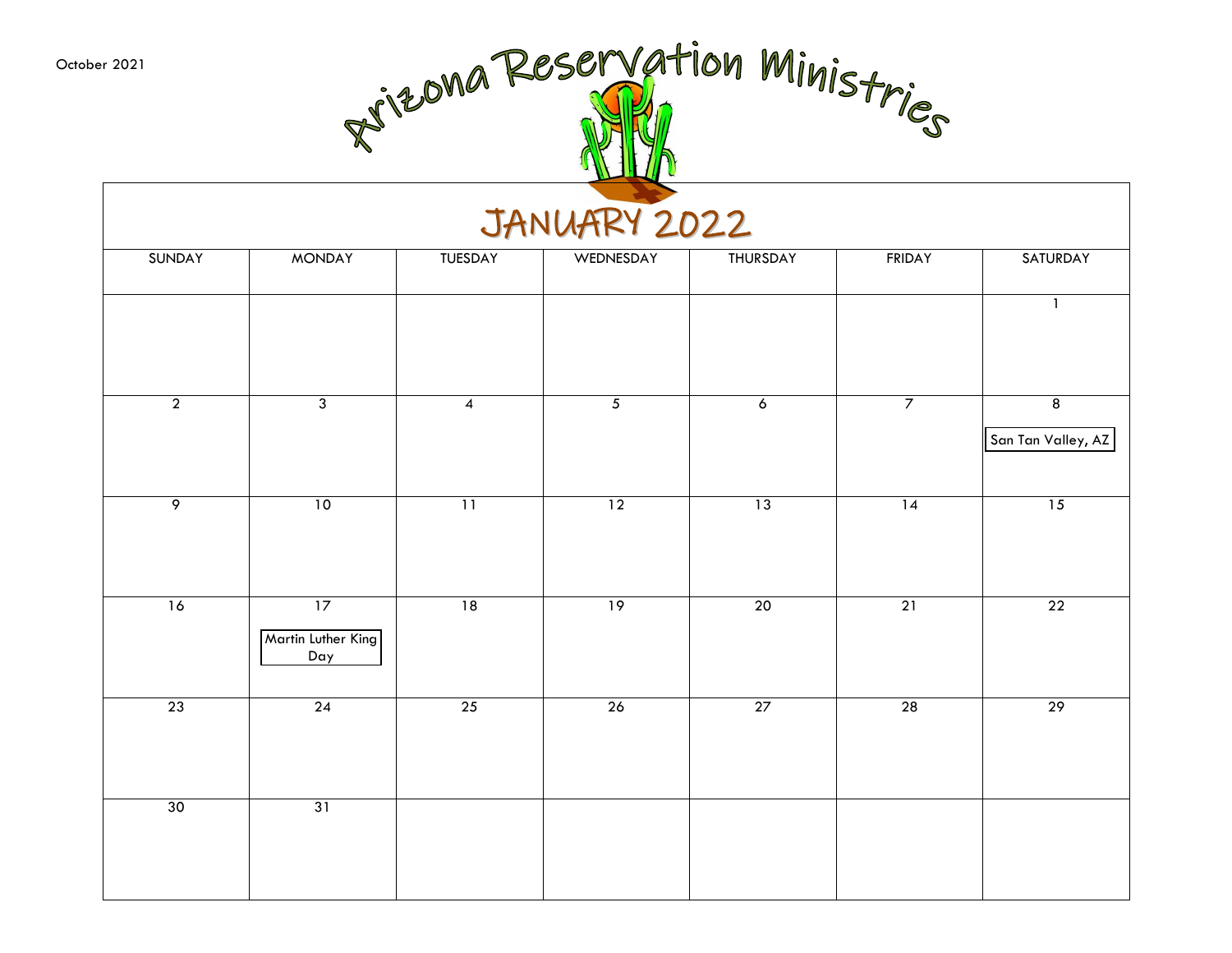| FEBRUARY 2022  |                                       |                         |                 |                 |                          |                |  |  |  |  |
|----------------|---------------------------------------|-------------------------|-----------------|-----------------|--------------------------|----------------|--|--|--|--|
| SUNDAY         | <b>MONDAY</b>                         | TUESDAY                 | WEDNESDAY       | THURSDAY        | <b>FRIDAY</b>            | SATURDAY       |  |  |  |  |
|                |                                       | $\mathbf{1}$            | $\overline{2}$  | $\overline{3}$  | $\overline{\mathcal{A}}$ | $\overline{5}$ |  |  |  |  |
| $\pmb{\delta}$ | $\overline{7}$                        | $\overline{\mathbf{8}}$ | ୨               | 10              | $\overline{11}$          | 12             |  |  |  |  |
| 13             | 14                                    | 15                      | 16              | 17              | 18                       | 19             |  |  |  |  |
| 20             | $\overline{21}$<br>Presidents'<br>Day | $\overline{22}$         | $\overline{23}$ | $\overline{24}$ | $\overline{25}$          | 26             |  |  |  |  |
| 27             | 28                                    |                         |                 |                 |                          |                |  |  |  |  |
|                |                                       |                         |                 |                 |                          |                |  |  |  |  |

Arizona Reservation Ministries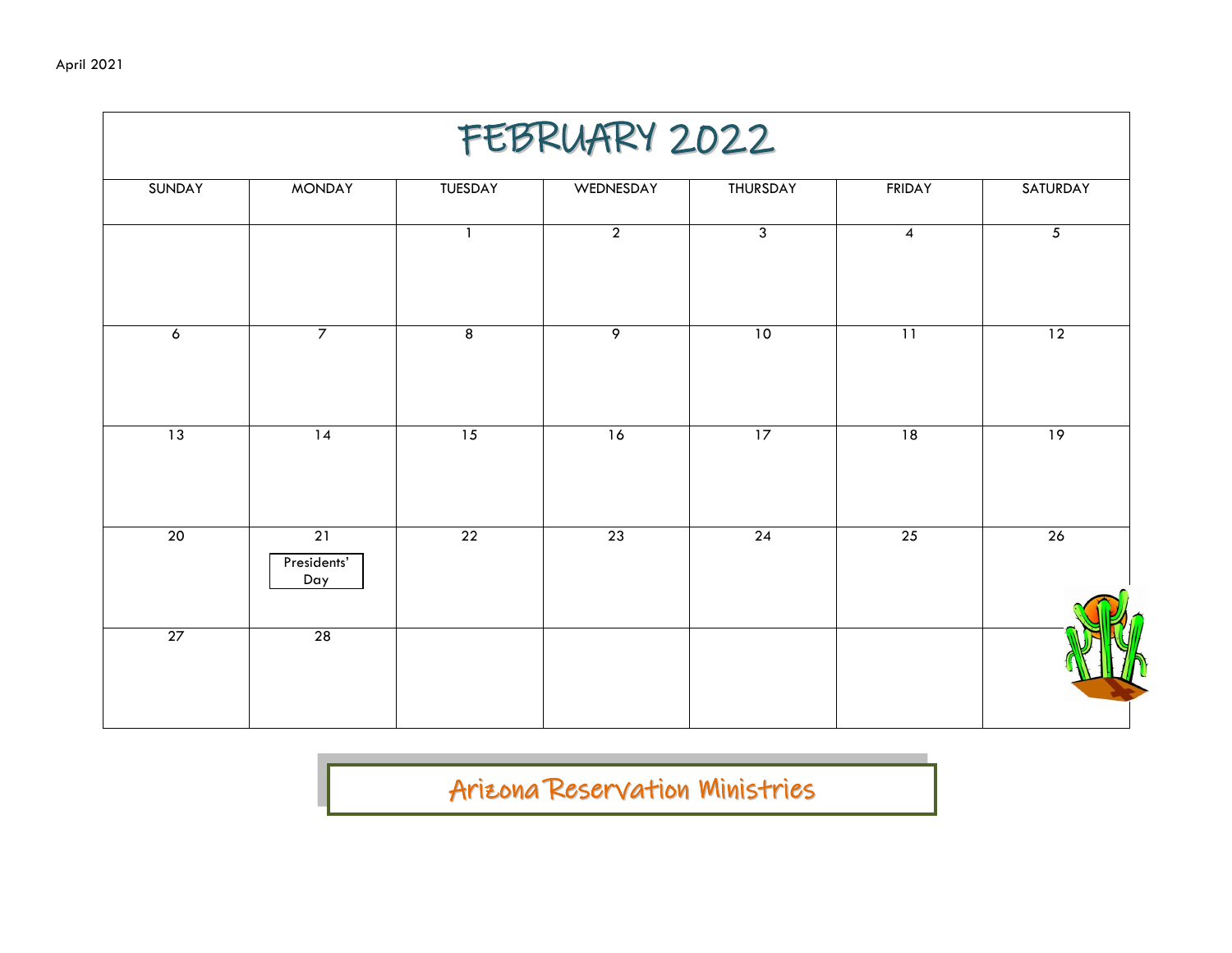| Jan., 2022 |
|------------|
|            |

| NOW MARCH 2022 |  |
|----------------|--|

| <b>SUNDAY</b>   | <b>MONDAY</b>          | <b>TUESDAY</b>             | WEDNESDAY       | <b>THURSDAY</b> | <b>FRIDAY</b>    | SATURDAY                                    |
|-----------------|------------------------|----------------------------|-----------------|-----------------|------------------|---------------------------------------------|
|                 |                        | $\overline{\phantom{a}}$   | $\overline{2}$  | $\overline{3}$  | $\boldsymbol{4}$ | $\overline{5}$<br>Goodyear &<br>Buckeye, AZ |
| $\overline{6}$  | $\overline{7}$         | $\overline{8}$             | $\overline{9}$  | 10              | $\overline{11}$  | $\overline{12}$                             |
|                 | Goodyear & Buckeye, AZ |                            | Phoenix, AZ     |                 |                  | Yuma, AZ                                    |
|                 |                        |                            |                 |                 |                  |                                             |
| $\overline{13}$ | $\overline{14}$        | 15                         | 16              | 17              | 18               | 19                                          |
| Yuma, AZ        |                        |                            |                 |                 |                  | Danville IL<br>San Tan Valley, AZ           |
| $\overline{20}$ | $\overline{21}$        | $\overline{22}$            | $\overline{23}$ | $\overline{24}$ | $\overline{25}$  | 26                                          |
|                 |                        |                            | Danville IL     |                 |                  |                                             |
|                 |                        |                            |                 |                 |                  |                                             |
| 27              | 28                     | 29                         | 30              | 31              |                  |                                             |
|                 |                        | Jeffersonville, IN         |                 |                 |                  |                                             |
|                 |                        | ARM's 20th<br>Anniversary! |                 |                 |                  |                                             |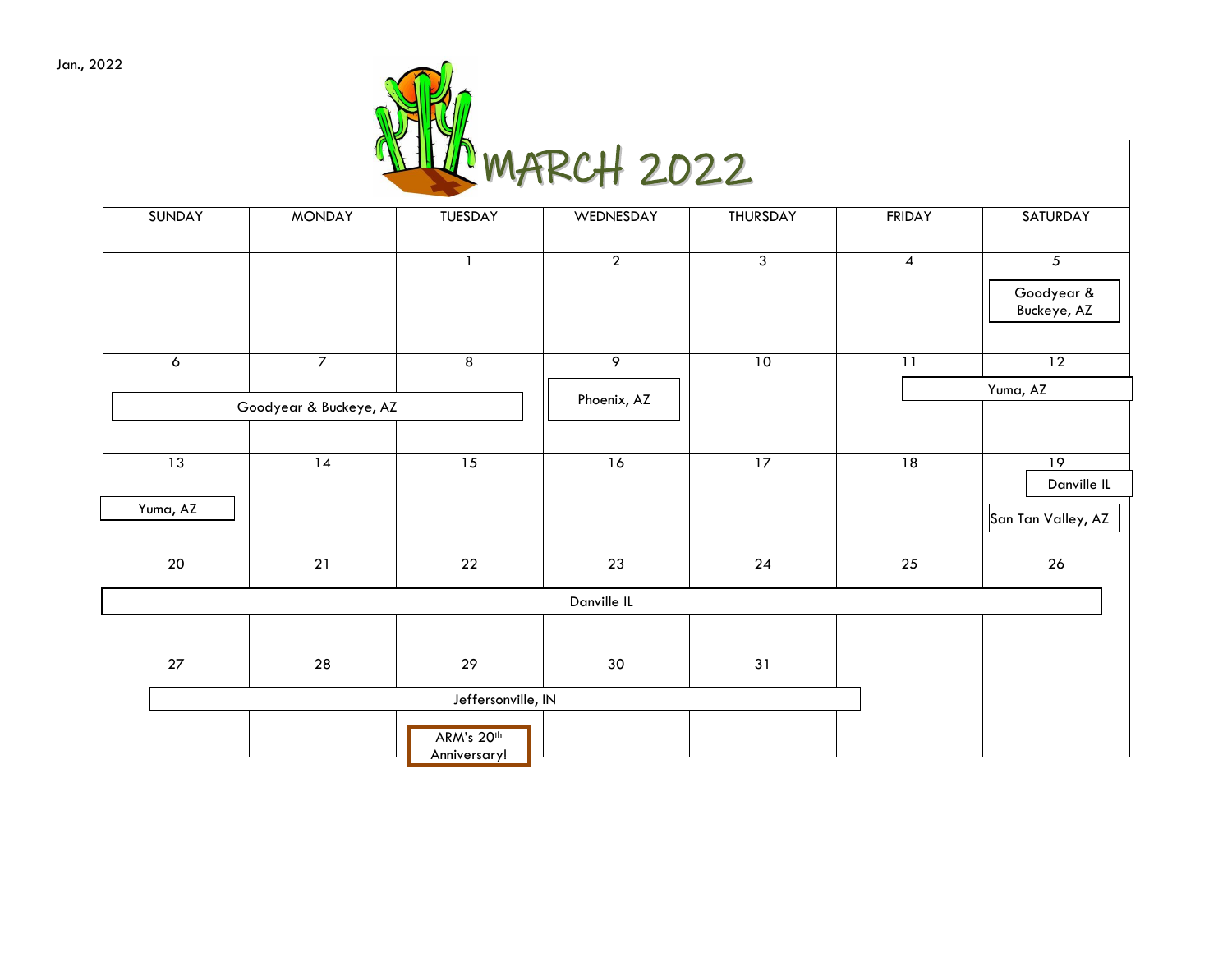

| SUNDAY         | <b>MONDAY</b>   | <b>TUESDAY</b> | WEDNESDAY          | THURSDAY       | <b>FRIDAY</b>   | SATURDAY       |
|----------------|-----------------|----------------|--------------------|----------------|-----------------|----------------|
|                |                 |                |                    |                | ា               | $\overline{2}$ |
|                |                 |                | Jeffersonville, IN |                |                 |                |
|                |                 |                |                    |                |                 |                |
|                |                 |                |                    |                |                 |                |
| $\overline{3}$ | $\overline{4}$  | $\overline{5}$ | $\overline{6}$     | $\overline{7}$ | $\overline{8}$  | $\overline{9}$ |
|                |                 |                |                    |                |                 |                |
|                |                 |                |                    |                |                 |                |
| 10             | $\overline{11}$ | 12             | 13                 | 14             | 15              | 16             |
|                |                 |                |                    |                |                 |                |
|                |                 |                |                    |                |                 |                |
|                |                 |                |                    |                |                 |                |
| 17             | 18              | 19             | 20                 | 21             | $\overline{22}$ | 23             |
| Easter         |                 |                |                    |                |                 |                |
|                |                 |                |                    |                |                 |                |
| 24             | 25              | 26             | 27                 | 28             | 29              | 30             |
|                |                 | Chandler, AZ   |                    |                |                 |                |
|                |                 |                |                    |                |                 |                |
|                |                 |                |                    |                |                 |                |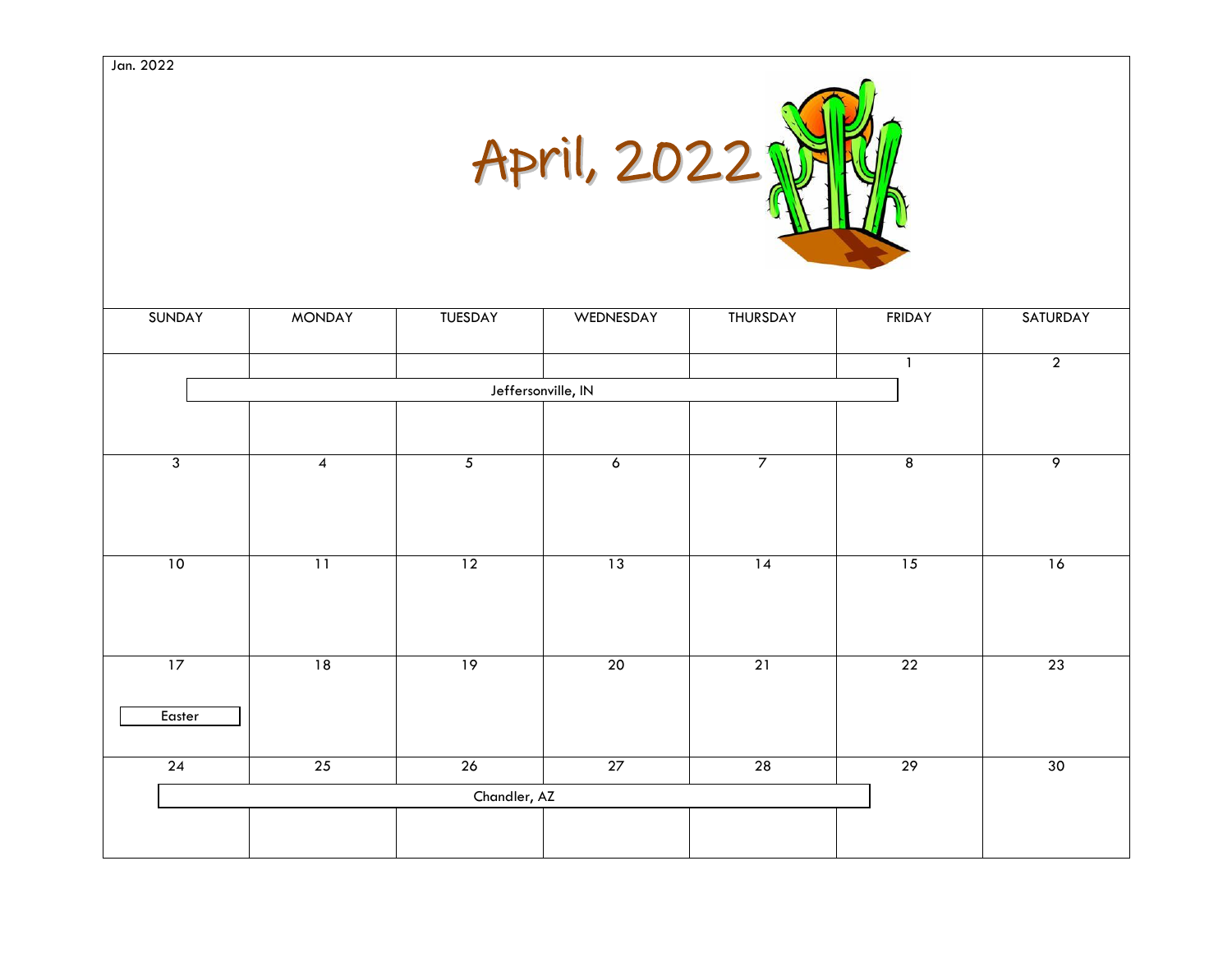March 2022



#### MAY 2022

| SUNDAY         | <b>MONDAY</b>             | TUESDAY        | WEDNESDAY               | THURSDAY       | <b>FRIDAY</b>  | SATURDAY       |
|----------------|---------------------------|----------------|-------------------------|----------------|----------------|----------------|
| $\mathbf{1}$   | $\overline{2}$            | $\overline{3}$ | $\overline{\mathbf{4}}$ | $\overline{5}$ | $\overline{6}$ | $\overline{7}$ |
| $\overline{8}$ | $\overline{9}$            | 10             | $\overline{11}$         | 12             | 13             | 14             |
| Mother's Day   |                           |                |                         |                |                |                |
| 15             | 16                        | 17             | 18                      | 19             | 20             | 21             |
|                |                           |                | Tyro, KS                |                |                |                |
| 22             | 23                        | 24             | 25                      | 26             | 27             | 28             |
| 29             | 30<br><b>Memorial Day</b> | 31             |                         |                |                |                |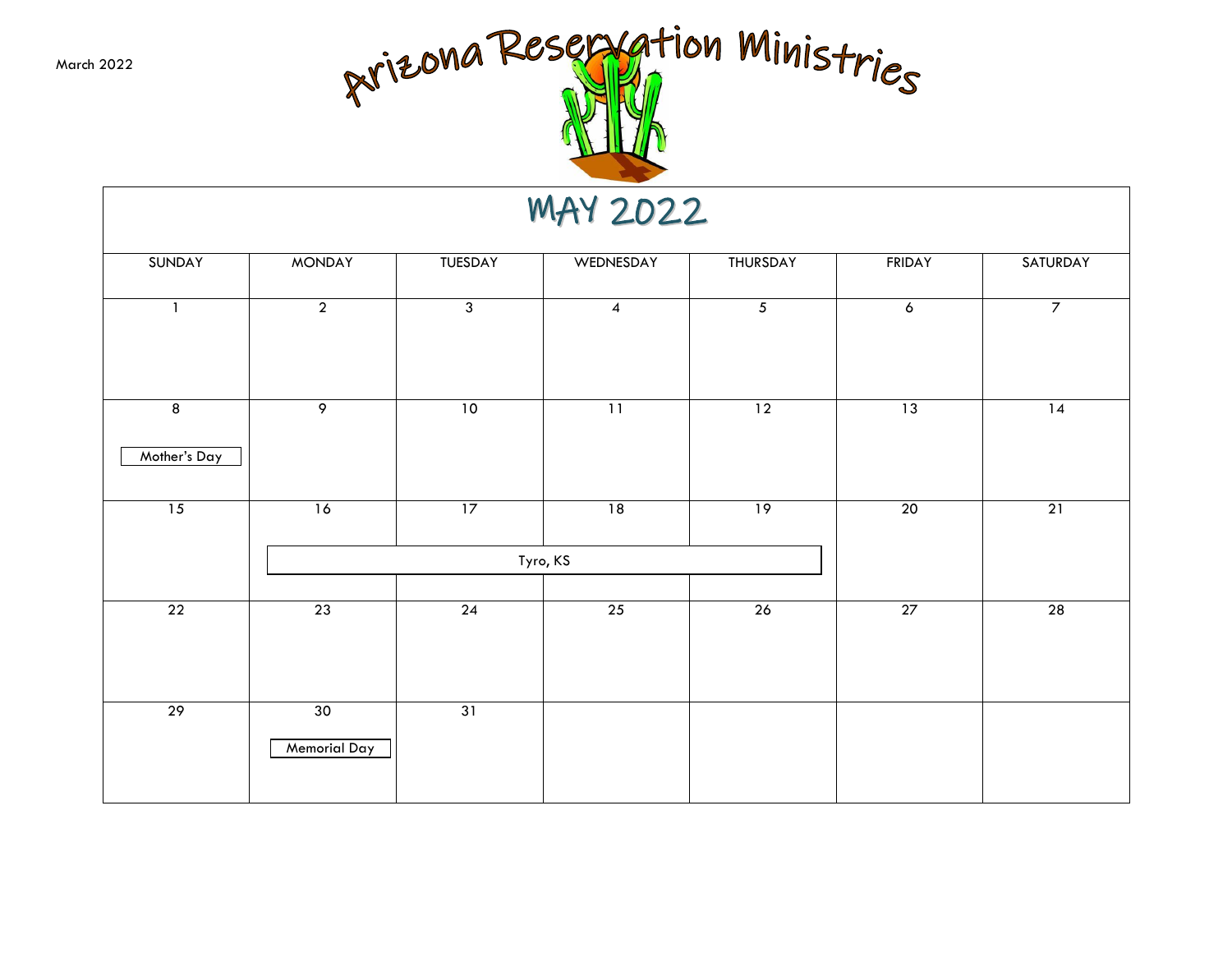### Arizona Reservation Ministries

|                 |                |                 | <b>JUNE 2022</b>                           |                 |                 |                         |
|-----------------|----------------|-----------------|--------------------------------------------|-----------------|-----------------|-------------------------|
| <b>SUNDAY</b>   | <b>MONDAY</b>  | TUESDAY         | WEDNESDAY                                  | <b>THURSDAY</b> | <b>FRIDAY</b>   | SATURDAY                |
|                 |                |                 | Phoenix, AZ                                | $\overline{2}$  | $\overline{3}$  | 4<br>San Tan Valley, AZ |
| $\overline{5}$  | $\overline{6}$ | $\overline{7}$  | $\overline{8}$                             | $\overline{9}$  | 10              | $\overline{11}$         |
|                 |                |                 | VBS @ American Indian Church; team needed! |                 |                 |                         |
| $\overline{12}$ | 13             | $\overline{14}$ | $\overline{15}$                            | 16              | 17              | 18                      |
|                 |                |                 |                                            | Wilmington CA   |                 |                         |
| 19              | 20             | $\overline{21}$ | $\overline{22}$                            | 23              | $\overline{24}$ | $\overline{25}$         |
| Father's Day    |                |                 | Enid, OK                                   |                 |                 |                         |
| 26              | 27             | 28              | 29                                         | 30              |                 |                         |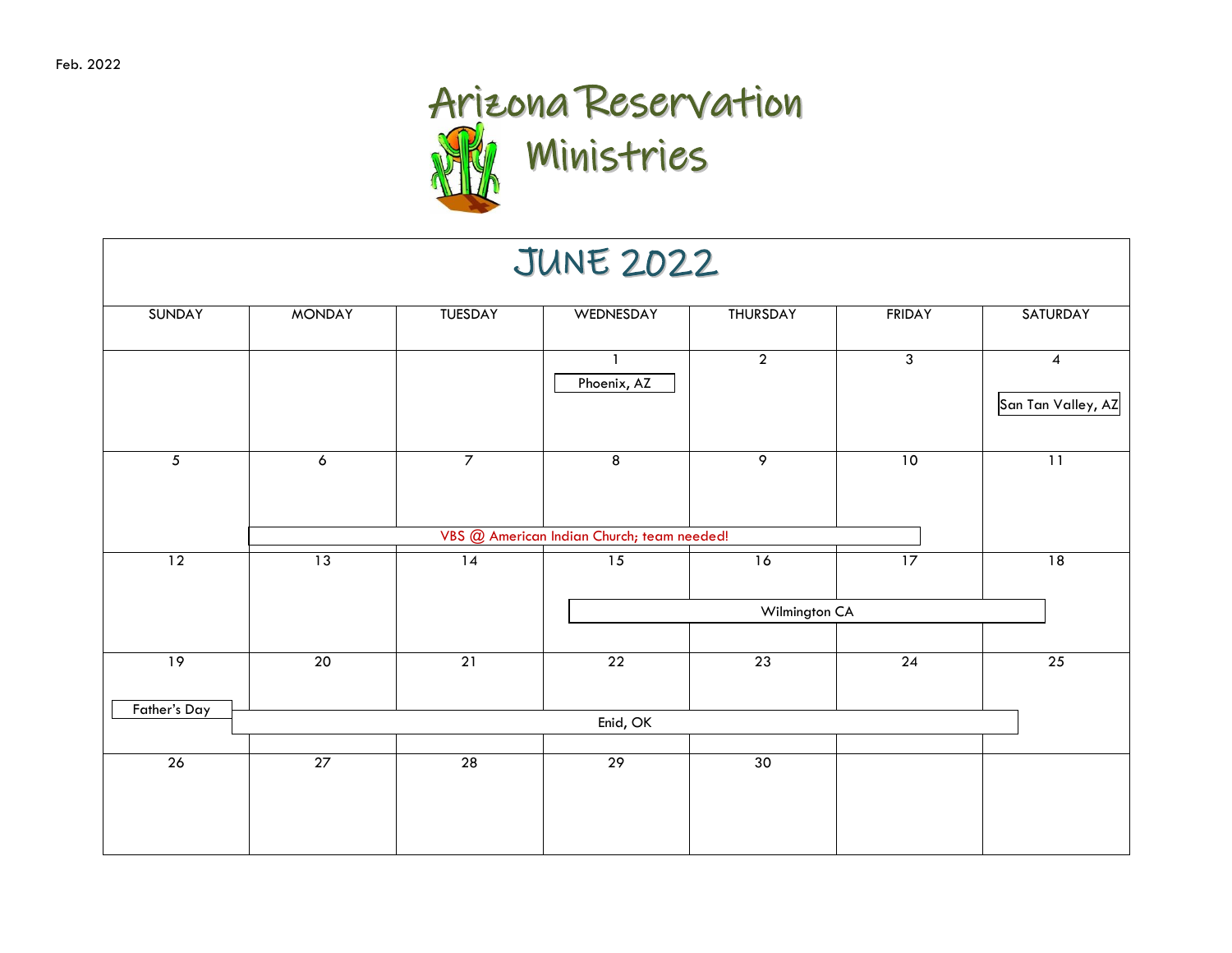

| Sunday          | Monday                   | Tuesday        | Wednesday                         | Thursday        | Friday          | Saturday<br>$\boldsymbol{2}$ |
|-----------------|--------------------------|----------------|-----------------------------------|-----------------|-----------------|------------------------------|
|                 |                          |                |                                   |                 |                 |                              |
| $\overline{3}$  | $\overline{\mathcal{A}}$ | $\overline{5}$ | $\pmb{6}$                         | $\overline{7}$  | $\overline{8}$  | 9                            |
|                 | Independence Day         |                |                                   |                 |                 |                              |
| $10\,$          | 11                       | 12             | 13                                | 14              | 15              | 16                           |
|                 |                          |                | Yuma, AZ                          |                 |                 | Rochester, MI                |
|                 |                          |                | <b>Backpack Distribution Week</b> |                 |                 |                              |
| 17              | 18                       | 19             | 20                                | $\overline{21}$ | $\overline{22}$ | 23                           |
|                 |                          | Rochester, MI  |                                   |                 |                 |                              |
| $\overline{24}$ | 25                       | 26             | 27                                | 28              | 29              | 30                           |
|                 |                          |                | Waterloo, IL                      |                 |                 |                              |
|                 |                          |                |                                   |                 |                 |                              |
| 31              |                          |                |                                   |                 |                 |                              |
|                 |                          |                |                                   |                 |                 |                              |
|                 |                          |                |                                   |                 |                 |                              |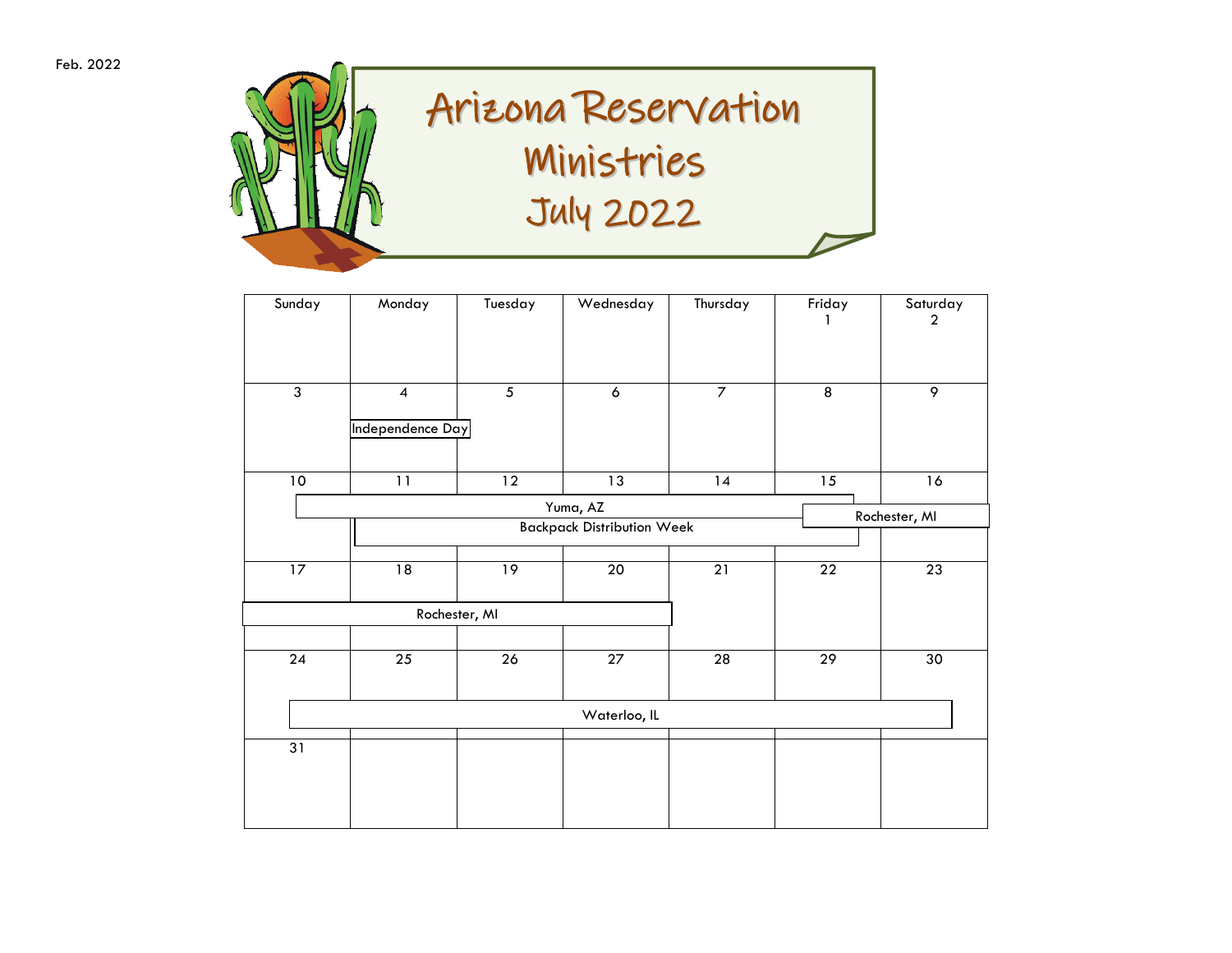|                 |                 |                 | AUGUST 2022     |                                |                 |                 |
|-----------------|-----------------|-----------------|-----------------|--------------------------------|-----------------|-----------------|
| <b>SUNDAY</b>   | <b>MONDAY</b>   | <b>TUESDAY</b>  | WEDNESDAY       | <b>THURSDAY</b>                | <b>FRIDAY</b>   | <b>SATURDAY</b> |
|                 | $\mathbf{1}$    | $\overline{2}$  | 3               | 4                              | 5               | 6               |
| $\overline{7}$  | $\overline{8}$  | $\overline{9}$  | 10              | $\overline{11}$                | $\overline{12}$ | 13              |
| $\overline{14}$ | 15              | 16              | $\overline{17}$ | $\overline{18}$                | $\overline{19}$ | $\overline{20}$ |
| $\overline{21}$ | $\overline{22}$ | $\overline{23}$ | $\overline{24}$ | $\overline{25}$                | $\overline{26}$ | 27              |
| 28              | 29              | 30              | 31              |                                |                 |                 |
|                 |                 |                 |                 | Arizona Reservation Ministries |                 |                 |
|                 |                 |                 |                 |                                |                 |                 |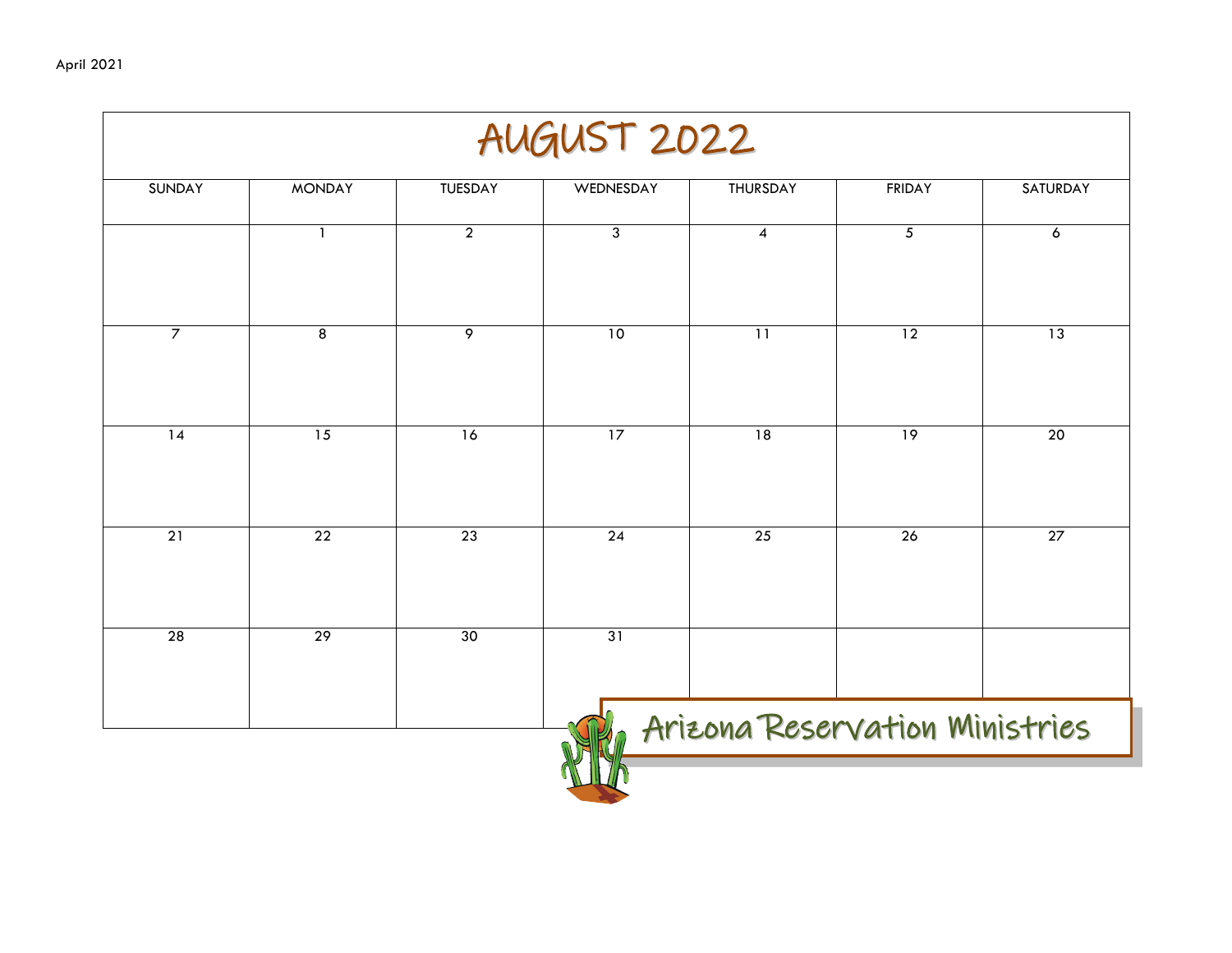# Arizona Reservation Ministries

#### September, 2022

| SUNDAY                   | <b>MONDAY</b>   | TUESDAY             | WEDNESDAY       | THURSDAY        | <b>FRIDAY</b>  | SATURDAY          |
|--------------------------|-----------------|---------------------|-----------------|-----------------|----------------|-------------------|
|                          |                 |                     |                 | $\mathbf{1}$    | $\overline{2}$ | $\overline{3}$    |
|                          |                 |                     |                 |                 |                | Yuma, AZ          |
|                          |                 |                     |                 |                 |                |                   |
| $\overline{\mathcal{A}}$ | $\overline{5}$  | $\ddot{\mathbf{6}}$ | $\overline{7}$  | $\overline{8}$  | 9              | 10                |
| Yuma, AZ                 | Labor Day       |                     |                 |                 |                |                   |
| $\overline{11}$          | $\overline{12}$ | 13                  | $\overline{14}$ | 15              | 16             | 17                |
|                          |                 |                     |                 |                 |                |                   |
| 18                       | 19              | 20                  | 21              | 22              | 23             | 24                |
|                          |                 |                     |                 |                 |                |                   |
| 25                       | 26              | 27                  | 28              | $\overline{29}$ | 30             |                   |
|                          |                 |                     |                 |                 |                | San Tan Valley AZ |
|                          |                 |                     |                 |                 |                |                   |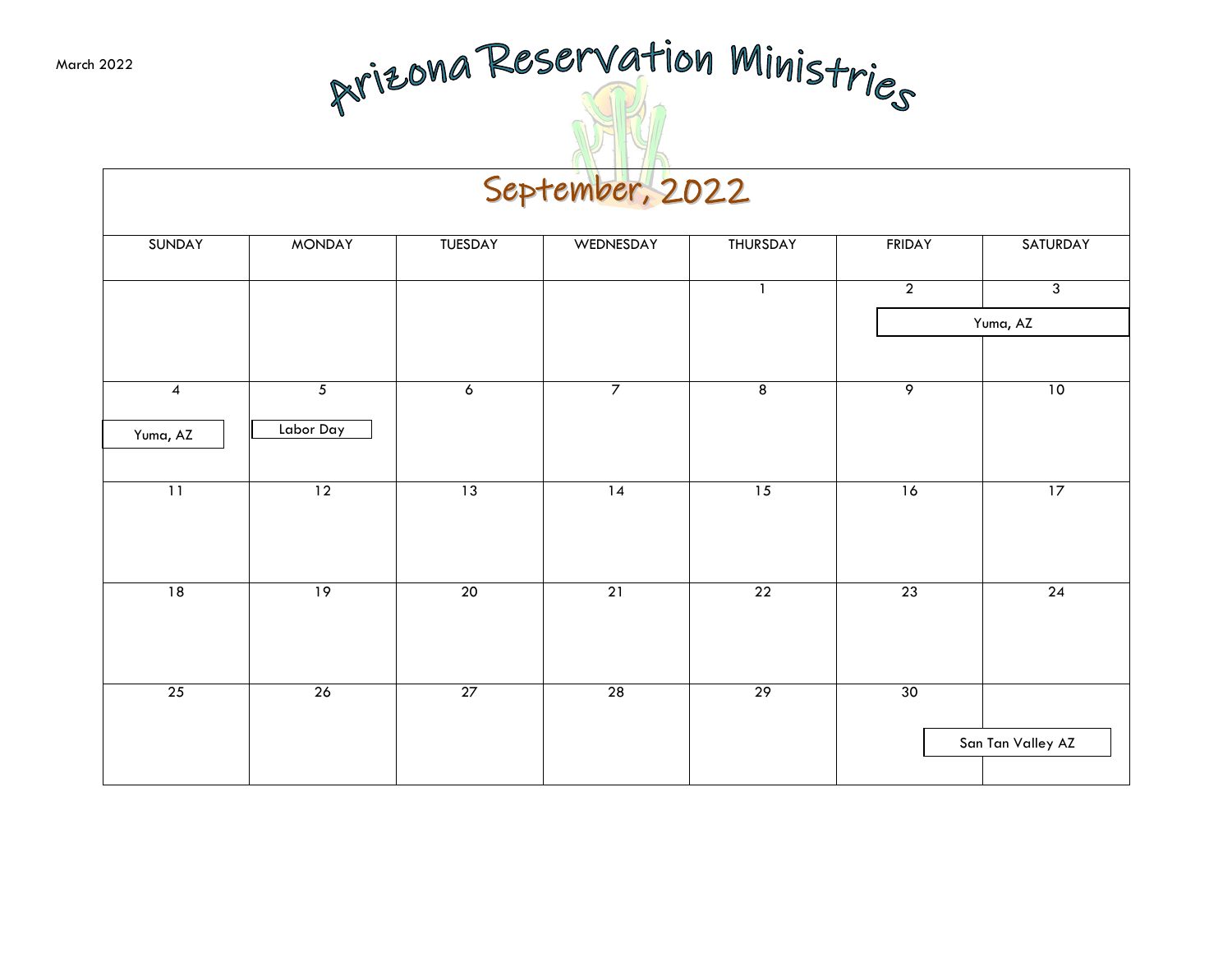#### Arizona Reservation Ministries



|                                                   |                    |                 | OCTOBER 2022   |                |                 |                                   |
|---------------------------------------------------|--------------------|-----------------|----------------|----------------|-----------------|-----------------------------------|
| SUNDAY                                            | <b>MONDAY</b>      | TUESDAY         | WEDNESDAY      | THURSDAY       | <b>FRIDAY</b>   | SATURDAY                          |
|                                                   |                    |                 |                |                |                 | $\mathbf{1}$<br>San Tan Valley AZ |
|                                                   |                    |                 |                |                |                 |                                   |
| $\overline{2}$<br>San Tan Valley<br>$\mathsf{AZ}$ | $\overline{3}$     | $\overline{4}$  | $\overline{5}$ | $\overline{6}$ | $\overline{7}$  | $\overline{8}$                    |
| $\overline{9}$                                    | 10<br>Columbus Day | $\overline{11}$ | 12             | 13             | $\overline{14}$ | 15                                |
| 16                                                | $\overline{17}$    | 18              | 19             | 20             | 21              | $\overline{22}$                   |
| 23                                                | 24                 | 25              | 26             | 27             | 28              | 29                                |
| 30                                                | 31<br>Halloween    |                 |                |                |                 |                                   |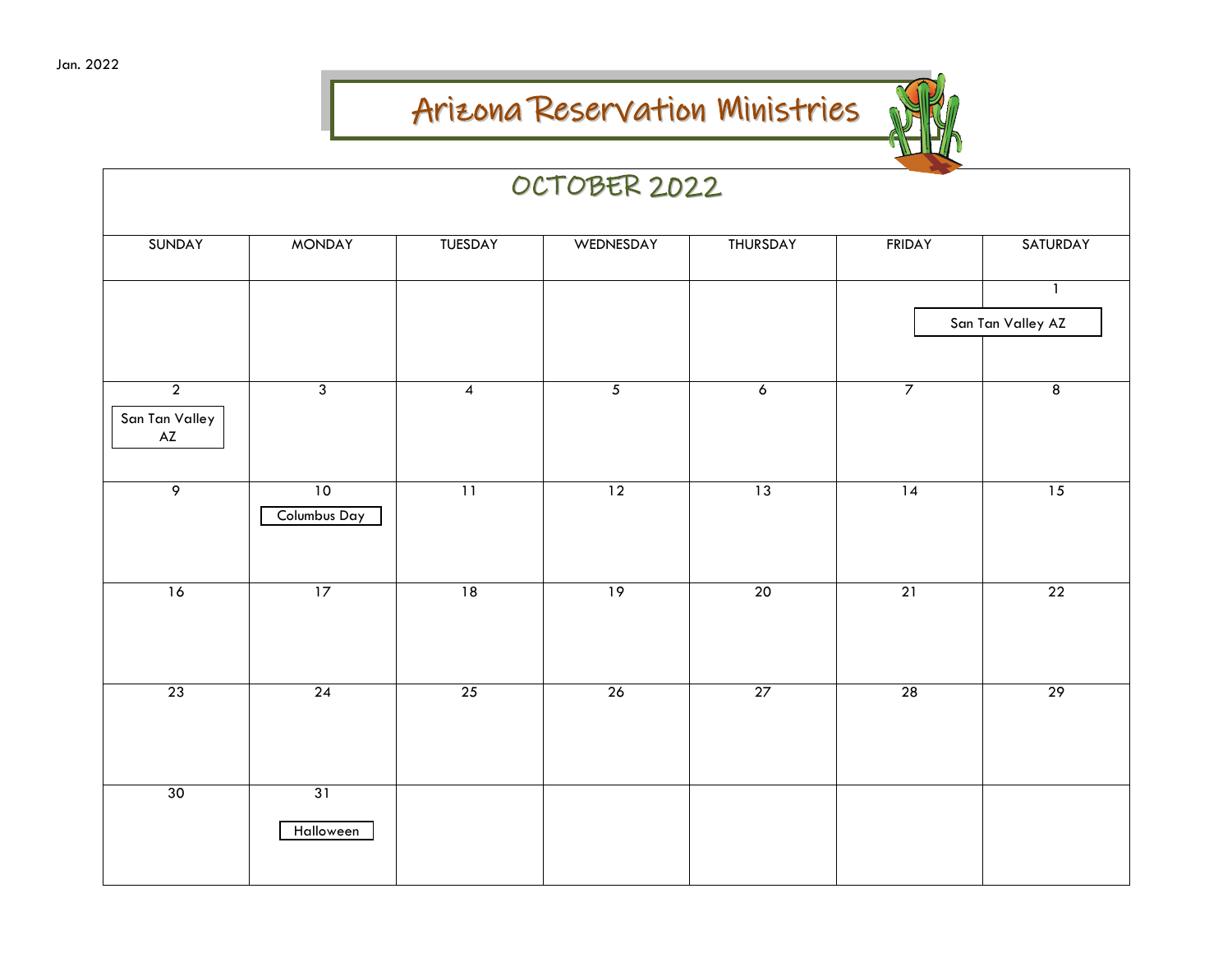## October 2021 **Arizona Reservation Ministries**

|                |                |                 | NOVEMBER 2022  |                    |                                 |                |
|----------------|----------------|-----------------|----------------|--------------------|---------------------------------|----------------|
| SUNDAY         | <b>MONDAY</b>  | TUESDAY         | WEDNESDAY      | THURSDAY           | <b>FRIDAY</b>                   | SATURDAY       |
|                |                | $\mathbf{1}$    | $\overline{2}$ | $\overline{3}$     | $\overline{4}$                  | $\overline{5}$ |
| $\overline{6}$ | $\overline{7}$ | $\overline{8}$  | $\overline{9}$ | 10                 | $\overline{11}$<br>Veterans Day | 12<br>Yuma, AZ |
| 13<br>Yuma, AZ | 14             | $\overline{15}$ | 16             | 17                 | 18                              | 19             |
| 20             | 21             | 22              | 23             | 24<br>Thanksgiving | 25                              | 26             |
| 27             | 28             | 29              | 30             |                    |                                 |                |